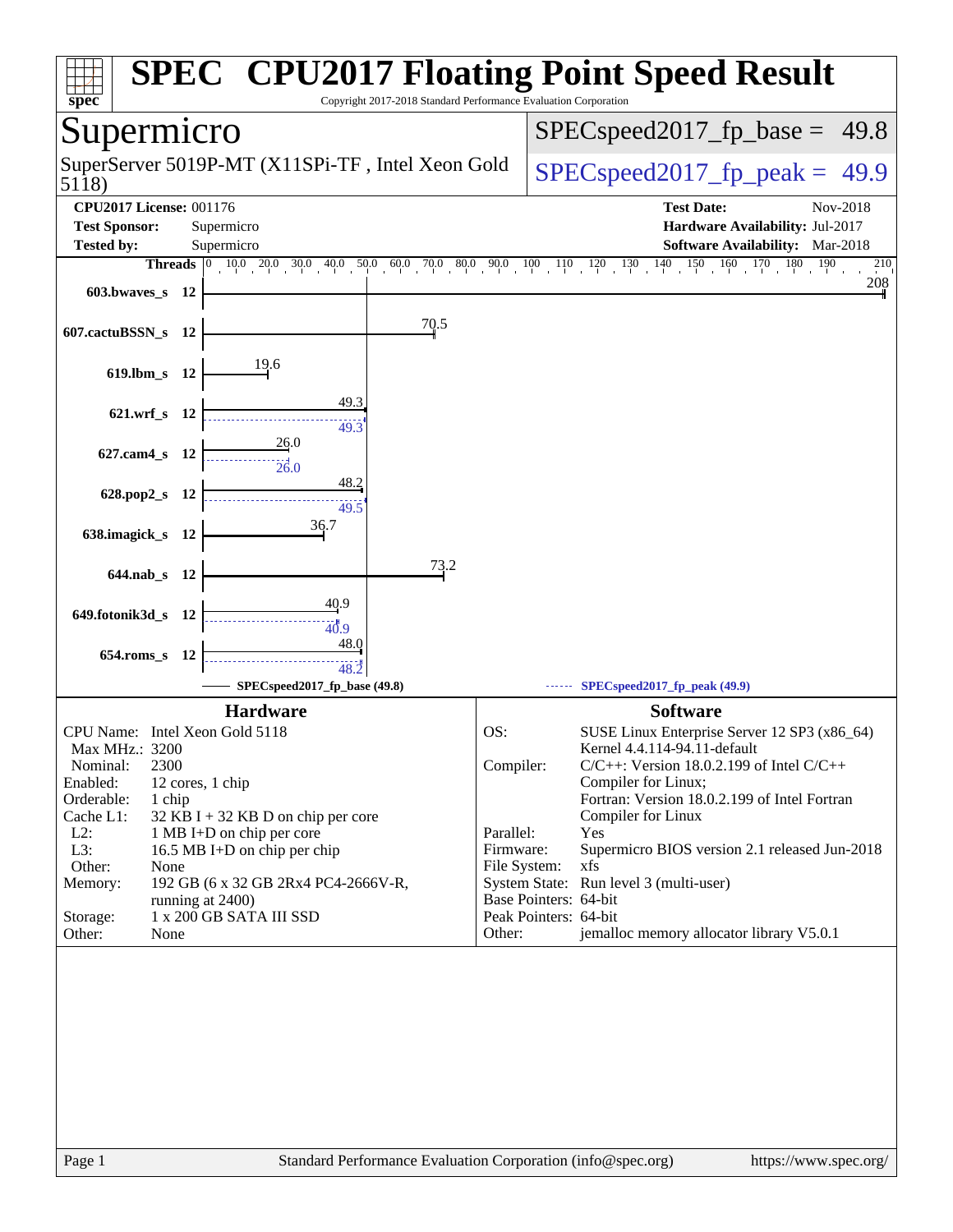

Copyright 2017-2018 Standard Performance Evaluation Corporation

# Supermicro

SuperServer 5019P-MT (X11SPi-TF, Intel Xeon Gold  $\big|$  SPECspeed 2017 fp\_peak = 49.9

 $SPECspeed2017<sub>fp</sub> base = 49.8$ 

#### 5118)

#### **[CPU2017 License:](http://www.spec.org/auto/cpu2017/Docs/result-fields.html#CPU2017License)** 001176 **[Test Date:](http://www.spec.org/auto/cpu2017/Docs/result-fields.html#TestDate)** Nov-2018 **[Test Sponsor:](http://www.spec.org/auto/cpu2017/Docs/result-fields.html#TestSponsor)** Supermicro **[Hardware Availability:](http://www.spec.org/auto/cpu2017/Docs/result-fields.html#HardwareAvailability)** Jul-2017

**[Tested by:](http://www.spec.org/auto/cpu2017/Docs/result-fields.html#Testedby)** Supermicro **[Software Availability:](http://www.spec.org/auto/cpu2017/Docs/result-fields.html#SoftwareAvailability)** Mar-2018

# **[Results Table](http://www.spec.org/auto/cpu2017/Docs/result-fields.html#ResultsTable)**

|                           | <b>Base</b>    |                |       |                |       |                | <b>Peak</b> |                |                |              |                |              |                |              |
|---------------------------|----------------|----------------|-------|----------------|-------|----------------|-------------|----------------|----------------|--------------|----------------|--------------|----------------|--------------|
| <b>Benchmark</b>          | <b>Threads</b> | <b>Seconds</b> | Ratio | <b>Seconds</b> | Ratio | <b>Seconds</b> | Ratio       | <b>Threads</b> | <b>Seconds</b> | <b>Ratio</b> | <b>Seconds</b> | <b>Ratio</b> | <b>Seconds</b> | <b>Ratio</b> |
| 603.bwayes s              | 12             | 285            | 207   | 284            | 208   | 284            | 208         | 12             | 285            | 207          | 284            | 208          | 284            | 208          |
| 607.cactuBSSN s           | 12             | 238            | 70.1  | 236            | 70.5  | 237            | 70.5        | 12             | 238            | 70.1         | 236            | 70.5         | 237            | 70.5         |
| $619.$ lbm s              | 12             | 268            | 19.6  | 266            | 19.7  | 268            | 19.5        | 12             | 268            | <b>19.6</b>  | 266            | 19.7         | 268            | 19.5         |
| $621$ .wrf s              | 12             | 268            | 49.3  | 269            | 49.1  | 267            | 49.5        | 12             | 268            | 49.3         | 269            | 49.1         | 268            | 49.3         |
| $627$ .cam4 s             | 12             | 342            | 26.0  | 341            | 26.0  | 341            | 26.0        | 12             | 341            | 26.0         | 341            | 26.0         | 341            | 26.0         |
| $628.pop2_s$              | 12             | 245            | 48.4  | 248            | 47.9  | 246            | 48.2        | 12             | 240            | 49.4         | 239            | 49.6         | 240            | 49.5         |
| 638.imagick_s             | 12             | 394            | 36.6  | 392            | 36.8  | 393            | 36.7        | 12             | 394            | 36.6         | 392            | 36.8         | 393            | 36.7         |
| $644$ .nab s              | 12             | 238            | 73.3  | 239            | 73.2  | 239            | 73.2        | 12             | 238            | 73.3         | 239            | 73.2         | 239            | 73.2         |
| 649.fotonik3d s           | 12             | 223            | 40.9  | 224            | 40.7  | 222            | 41.0        | 12             | 221            | 41.2         | 224            | 40.6         | 223            | <u>40.9</u>  |
| $654$ .roms s             | 12             | 328            | 48.0  | 326            | 48.3  | 329            | 47.9        | 12             | 330            | 47.7         | 326            | 48.3         | 327            | <u>48.2</u>  |
| $SPECspeed2017$ fp base = |                |                | 49.8  |                |       |                |             |                |                |              |                |              |                |              |

**[SPECspeed2017\\_fp\\_peak =](http://www.spec.org/auto/cpu2017/Docs/result-fields.html#SPECspeed2017fppeak) 49.9**

Results appear in the [order in which they were run.](http://www.spec.org/auto/cpu2017/Docs/result-fields.html#RunOrder) Bold underlined text [indicates a median measurement](http://www.spec.org/auto/cpu2017/Docs/result-fields.html#Median).

### **[Operating System Notes](http://www.spec.org/auto/cpu2017/Docs/result-fields.html#OperatingSystemNotes)**

Stack size set to unlimited using "ulimit -s unlimited"

### **[General Notes](http://www.spec.org/auto/cpu2017/Docs/result-fields.html#GeneralNotes)**

Environment variables set by runcpu before the start of the run: KMP\_AFFINITY = "granularity=fine,compact" LD\_LIBRARY\_PATH = "/home/cpu2017/lib/ia32:/home/cpu2017/lib/intel64:/home/cpu2017/je5.0.1-32:/home/cpu2017/je5.0.1-64" OMP\_STACKSIZE = "192M"

 Binaries compiled on a system with 1x Intel Core i7-6700K CPU + 32GB RAM memory using Redhat Enterprise Linux 7.5 Transparent Huge Pages enabled by default Prior to runcpu invocation Filesystem page cache synced and cleared with: sync; echo 3> /proc/sys/vm/drop\_caches

 Yes: The test sponsor attests, as of date of publication, that CVE-2017-5754 (Meltdown) is mitigated in the system as tested and documented. Yes: The test sponsor attests, as of date of publication, that CVE-2017-5753 (Spectre variant 1) is mitigated in the system as tested and documented. Yes: The test sponsor attests, as of date of publication, that CVE-2017-5715 (Spectre variant 2) is mitigated in the system as tested and documented. jemalloc, a general purpose malloc implementation built with the RedHat Enterprise 7.5, and the system compiler gcc 4.8.5 sources available from jemalloc.net or <https://github.com/jemalloc/jemalloc/releases>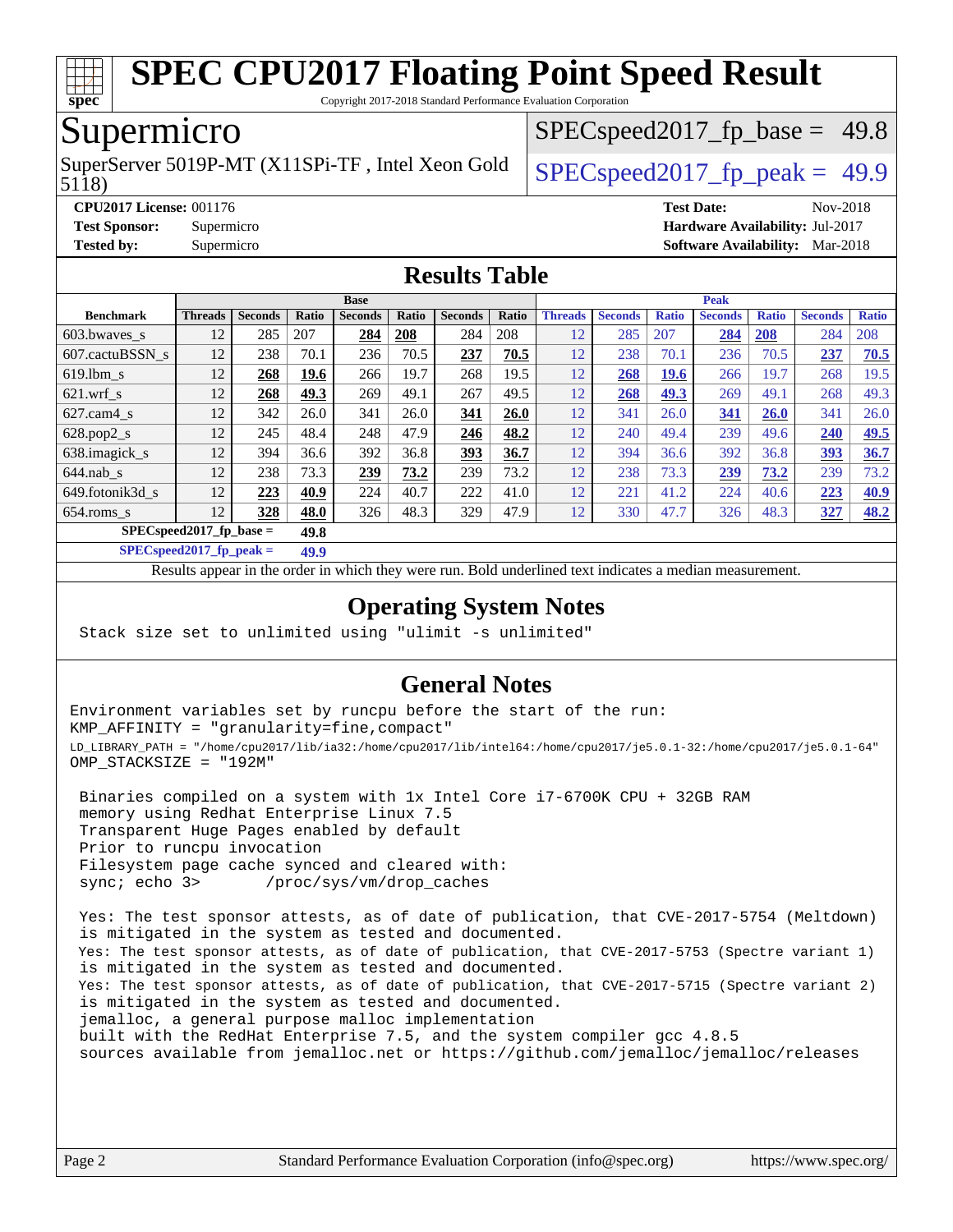

Copyright 2017-2018 Standard Performance Evaluation Corporation

### Supermicro

5118) SuperServer 5019P-MT (X11SPi-TF, Intel Xeon Gold  $\big|$  [SPECspeed2017\\_fp\\_peak =](http://www.spec.org/auto/cpu2017/Docs/result-fields.html#SPECspeed2017fppeak) 49.9

 $SPECspeed2017<sub>fp</sub> base = 49.8$ 

**[CPU2017 License:](http://www.spec.org/auto/cpu2017/Docs/result-fields.html#CPU2017License)** 001176 **[Test Date:](http://www.spec.org/auto/cpu2017/Docs/result-fields.html#TestDate)** Nov-2018 **[Test Sponsor:](http://www.spec.org/auto/cpu2017/Docs/result-fields.html#TestSponsor)** Supermicro **[Hardware Availability:](http://www.spec.org/auto/cpu2017/Docs/result-fields.html#HardwareAvailability)** Jul-2017 **[Tested by:](http://www.spec.org/auto/cpu2017/Docs/result-fields.html#Testedby)** Supermicro **[Software Availability:](http://www.spec.org/auto/cpu2017/Docs/result-fields.html#SoftwareAvailability)** Mar-2018

#### **[Platform Notes](http://www.spec.org/auto/cpu2017/Docs/result-fields.html#PlatformNotes)**

Page 3 Standard Performance Evaluation Corporation [\(info@spec.org\)](mailto:info@spec.org) <https://www.spec.org/> BIOS Settings: Hyper-Threading [ALL] = Disable LLC dead line alloc = Disable Patrol Scrub = Disable Sysinfo program /home/cpu2017/bin/sysinfo Rev: r5974 of 2018-05-19 9bcde8f2999c33d61f64985e45859ea9 running on linux-cyyj Mon Nov 12 17:17:47 2018 SUT (System Under Test) info as seen by some common utilities. For more information on this section, see <https://www.spec.org/cpu2017/Docs/config.html#sysinfo> From /proc/cpuinfo model name : Intel(R) Xeon(R) Gold 5118 CPU @ 2.30GHz 1 "physical id"s (chips) 12 "processors" cores, siblings (Caution: counting these is hw and system dependent. The following excerpts from /proc/cpuinfo might not be reliable. Use with caution.) cpu cores : 12 siblings : 12 physical 0: cores 0 1 2 3 4 5 8 9 10 11 12 13 From lscpu: Architecture: x86\_64 CPU op-mode(s): 32-bit, 64-bit Byte Order: Little Endian  $CPU(s):$  12 On-line CPU(s) list: 0-11 Thread(s) per core: 1 Core(s) per socket: 12 Socket(s): 1 NUMA node(s): 1 Vendor ID: GenuineIntel CPU family: 6 Model: 85 Model name: Intel(R) Xeon(R) Gold 5118 CPU @ 2.30GHz Stepping: 4 CPU MHz: 1200.000 CPU max MHz: 2301.0000 CPU min MHz: 1000.0000 BogoMIPS: 4599.99 Virtualization: VT-x L1d cache: 32K L1i cache: 32K L2 cache: 1024K L3 cache: 16896K NUMA node0 CPU(s): 0-11 **(Continued on next page)**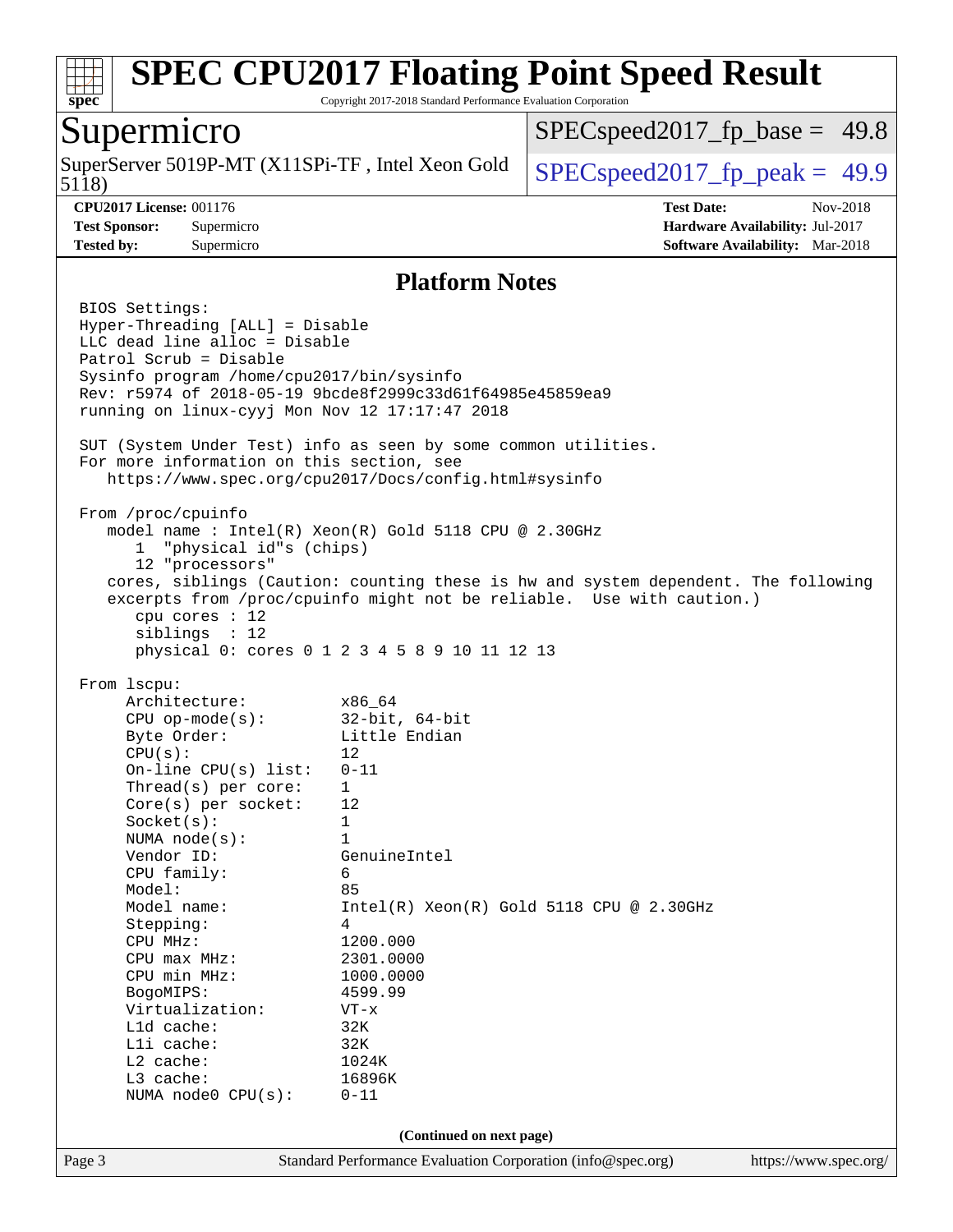

Copyright 2017-2018 Standard Performance Evaluation Corporation

### Supermicro

5118) SuperServer 5019P-MT (X11SPi-TF, Intel Xeon Gold  $\big|$  SPECspeed 2017 fp\_peak = 49.9

 $SPECspeed2017<sub>fp</sub> base = 49.8$ 

**[Tested by:](http://www.spec.org/auto/cpu2017/Docs/result-fields.html#Testedby)** Supermicro **[Software Availability:](http://www.spec.org/auto/cpu2017/Docs/result-fields.html#SoftwareAvailability)** Mar-2018

**[CPU2017 License:](http://www.spec.org/auto/cpu2017/Docs/result-fields.html#CPU2017License)** 001176 **[Test Date:](http://www.spec.org/auto/cpu2017/Docs/result-fields.html#TestDate)** Nov-2018 **[Test Sponsor:](http://www.spec.org/auto/cpu2017/Docs/result-fields.html#TestSponsor)** Supermicro **[Hardware Availability:](http://www.spec.org/auto/cpu2017/Docs/result-fields.html#HardwareAvailability)** Jul-2017

#### **[Platform Notes \(Continued\)](http://www.spec.org/auto/cpu2017/Docs/result-fields.html#PlatformNotes)**

Flags: fpu vme de pse tsc msr pae mce cx8 apic sep mtrr pge mca cmov pat pse36 clflush dts acpi mmx fxsr sse sse2 ss ht tm pbe syscall nx pdpe1gb rdtscp lm constant\_tsc art arch\_perfmon pebs bts rep\_good nopl xtopology nonstop\_tsc aperfmperf eagerfpu pni pclmulqdq dtes64 monitor ds\_cpl vmx smx est tm2 ssse3 sdbg fma cx16 xtpr pdcm pcid dca sse4\_1 sse4\_2 x2apic movbe popcnt tsc\_deadline\_timer aes xsave avx f16c rdrand lahf\_lm abm 3dnowprefetch ida arat epb invpcid\_single pln pts dtherm intel\_pt rsb\_ctxsw spec\_ctrl retpoline kaiser tpr\_shadow vnmi flexpriority ept vpid fsgsbase tsc\_adjust bmi1 hle avx2 smep bmi2 erms invpcid rtm cqm mpx avx512f avx512dq rdseed adx smap clflushopt clwb avx512cd avx512bw avx512vl xsaveopt xsavec xgetbv1 cqm\_llc cqm\_occup\_llc pku ospke /proc/cpuinfo cache data cache size : 16896 KB From numactl --hardware WARNING: a numactl 'node' might or might not correspond to a physical chip. available: 1 nodes (0) node 0 cpus: 0 1 2 3 4 5 6 7 8 9 10 11 node 0 size: 192078 MB node 0 free: 184716 MB node distances: node 0 0: 10 From /proc/meminfo MemTotal: 196688852 kB HugePages\_Total: 0 Hugepagesize: 2048 kB From /etc/\*release\* /etc/\*version\* SuSE-release: SUSE Linux Enterprise Server 12 (x86\_64) VERSION = 12 PATCHLEVEL = 3 # This file is deprecated and will be removed in a future service pack or release. # Please check /etc/os-release for details about this release. os-release: NAME="SLES" VERSION="12-SP3" VERSION\_ID="12.3" PRETTY\_NAME="SUSE Linux Enterprise Server 12 SP3" ID="sles" ANSI\_COLOR="0;32" CPE\_NAME="cpe:/o:suse:sles:12:sp3" uname -a: Linux linux-cyyj 4.4.114-94.11-default #1 SMP Thu Feb 1 19:28:26 UTC 2018 (4309ff9) **(Continued on next page)**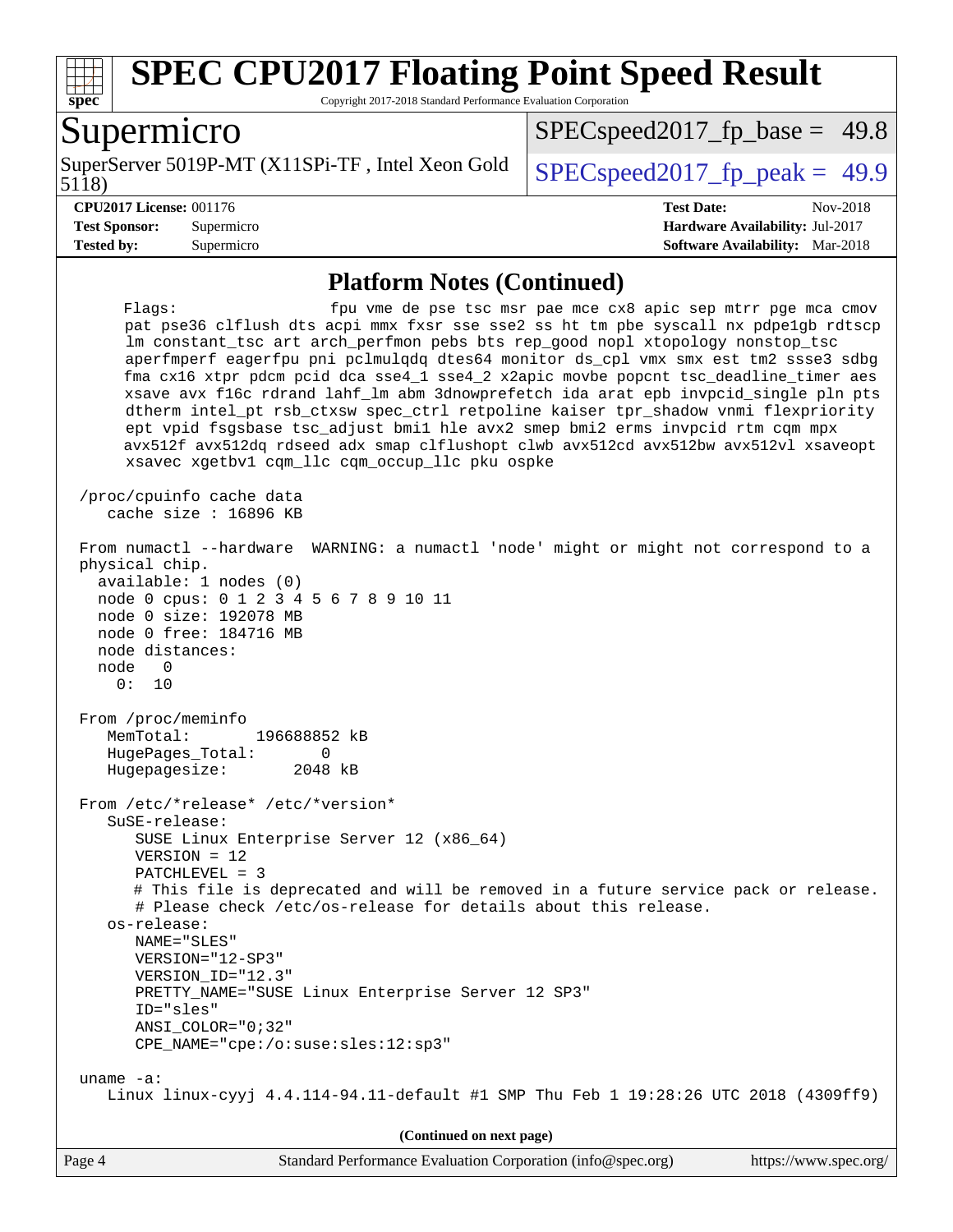

Copyright 2017-2018 Standard Performance Evaluation Corporation

### Supermicro

5118) SuperServer 5019P-MT (X11SPi-TF, Intel Xeon Gold  $\big|$  [SPECspeed2017\\_fp\\_peak =](http://www.spec.org/auto/cpu2017/Docs/result-fields.html#SPECspeed2017fppeak) 49.9

 $SPECspeed2017<sub>fp</sub> base = 49.8$ 

**[CPU2017 License:](http://www.spec.org/auto/cpu2017/Docs/result-fields.html#CPU2017License)** 001176 **[Test Date:](http://www.spec.org/auto/cpu2017/Docs/result-fields.html#TestDate)** Nov-2018 **[Test Sponsor:](http://www.spec.org/auto/cpu2017/Docs/result-fields.html#TestSponsor)** Supermicro **[Hardware Availability:](http://www.spec.org/auto/cpu2017/Docs/result-fields.html#HardwareAvailability)** Jul-2017 **[Tested by:](http://www.spec.org/auto/cpu2017/Docs/result-fields.html#Testedby)** Supermicro **[Software Availability:](http://www.spec.org/auto/cpu2017/Docs/result-fields.html#SoftwareAvailability)** Mar-2018

#### **[Platform Notes \(Continued\)](http://www.spec.org/auto/cpu2017/Docs/result-fields.html#PlatformNotes)**

x86\_64 x86\_64 x86\_64 GNU/Linux

Kernel self-reported vulnerability status:

 CVE-2017-5754 (Meltdown): Mitigation: PTI CVE-2017-5753 (Spectre variant 1): Mitigation: Barriers CVE-2017-5715 (Spectre variant 2): Mitigation: IBRS+IBPB

run-level 3 Nov 12 10:56

 SPEC is set to: /home/cpu2017 Filesystem Type Size Used Avail Use% Mounted on /dev/sda3 xfs 145G 38G 108G 26% /home

 Additional information from dmidecode follows. WARNING: Use caution when you interpret this section. The 'dmidecode' program reads system data which is "intended to allow hardware to be accurately determined", but the intent may not be met, as there are frequent changes to hardware, firmware, and the "DMTF SMBIOS" standard. BIOS American Megatrends Inc. 2.1 06/14/2018 Memory: 2x NO DIMM NO DIMM 6x Samsung M393A4K40BB2-CTD 32 GB 2 rank 2666, configured at 2400

(End of data from sysinfo program)

#### **[Compiler Version Notes](http://www.spec.org/auto/cpu2017/Docs/result-fields.html#CompilerVersionNotes)**

| CC 619.1bm_s(base) 638.imagick_s(base, peak) 644.nab_s(base, peak)                            |  |  |  |  |  |
|-----------------------------------------------------------------------------------------------|--|--|--|--|--|
| icc (ICC) 18.0.2 20180210<br>Copyright (C) 1985-2018 Intel Corporation. All rights reserved.  |  |  |  |  |  |
| $CC$ 619.1bm $s$ (peak)                                                                       |  |  |  |  |  |
| icc (ICC) 18.0.2 20180210<br>Copyright (C) 1985-2018 Intel Corporation. All rights reserved.  |  |  |  |  |  |
| FC 607.cactuBSSN s(base, peak)                                                                |  |  |  |  |  |
| icpc (ICC) 18.0.2 20180210<br>Copyright (C) 1985-2018 Intel Corporation. All rights reserved. |  |  |  |  |  |
| (Continued on next page)                                                                      |  |  |  |  |  |
|                                                                                               |  |  |  |  |  |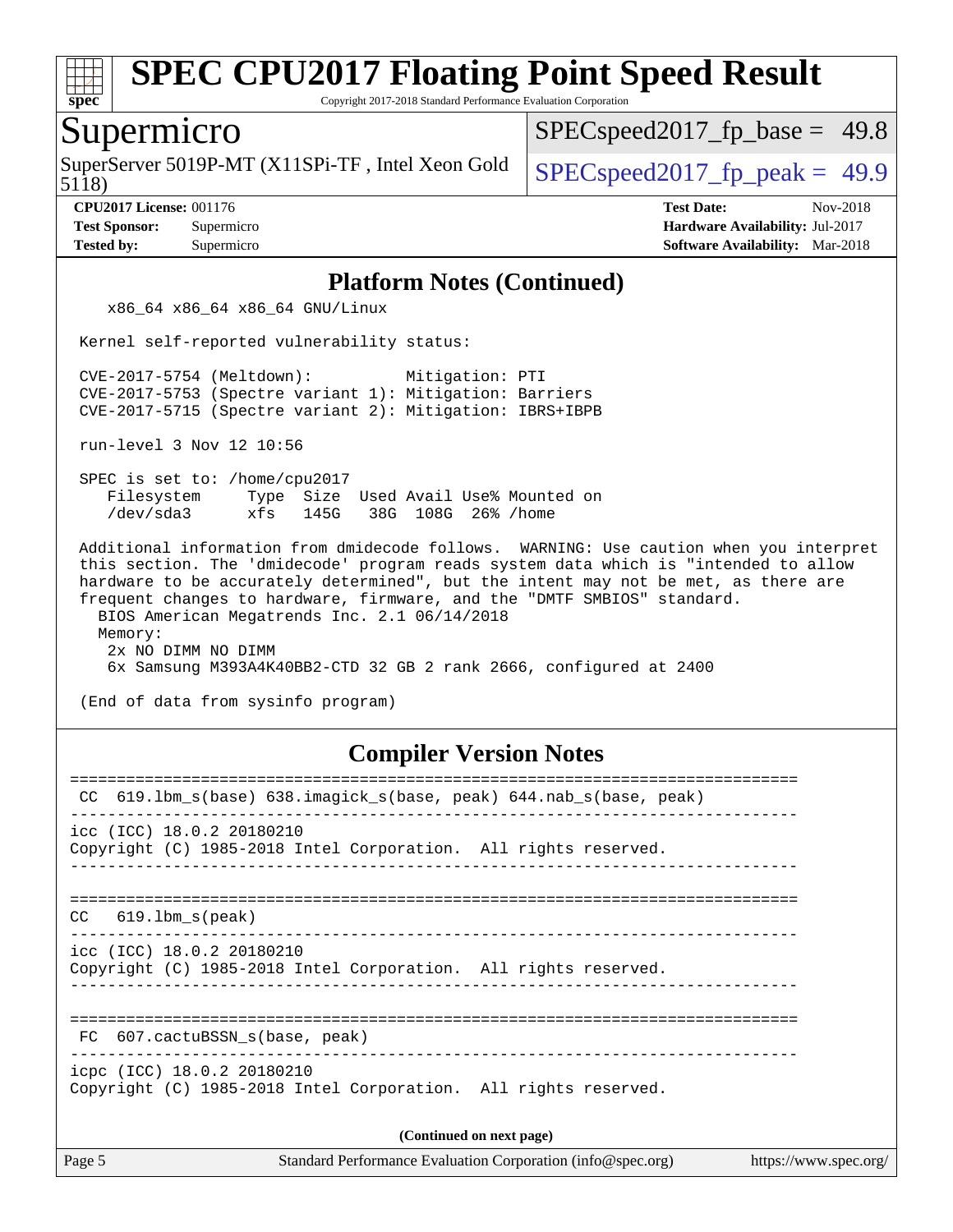

Copyright 2017-2018 Standard Performance Evaluation Corporation

# Supermicro

5118) SuperServer 5019P-MT (X11SPi-TF, Intel Xeon Gold  $\big|$  SPECspeed 2017 fp peak = 49.9

 $SPEC speed2017_fp\_base = 49.8$ 

**[CPU2017 License:](http://www.spec.org/auto/cpu2017/Docs/result-fields.html#CPU2017License)** 001176 **[Test Date:](http://www.spec.org/auto/cpu2017/Docs/result-fields.html#TestDate)** Nov-2018 **[Test Sponsor:](http://www.spec.org/auto/cpu2017/Docs/result-fields.html#TestSponsor)** Supermicro **[Hardware Availability:](http://www.spec.org/auto/cpu2017/Docs/result-fields.html#HardwareAvailability)** Jul-2017 **[Tested by:](http://www.spec.org/auto/cpu2017/Docs/result-fields.html#Testedby)** Supermicro **[Software Availability:](http://www.spec.org/auto/cpu2017/Docs/result-fields.html#SoftwareAvailability)** Mar-2018

#### **[Compiler Version Notes \(Continued\)](http://www.spec.org/auto/cpu2017/Docs/result-fields.html#CompilerVersionNotes)**

| icc (ICC) 18.0.2 20180210<br>Copyright (C) 1985-2018 Intel Corporation. All rights reserved.<br>ifort (IFORT) 18.0.2 20180210<br>Copyright (C) 1985-2018 Intel Corporation. All rights reserved. | $0.224 \mu A + 0.24 \mu A + 0.000$ |
|--------------------------------------------------------------------------------------------------------------------------------------------------------------------------------------------------|------------------------------------|
|                                                                                                                                                                                                  |                                    |
| 603.bwaves_s(base) 649.fotonik3d_s(base) 654.roms_s(base, peak)<br>FC.                                                                                                                           |                                    |
| ifort (IFORT) 18.0.2 20180210<br>Copyright (C) 1985-2018 Intel Corporation. All rights reserved.                                                                                                 | ------------------------------     |
| FC 603.bwaves_s(peak) 649.fotonik3d_s(peak)                                                                                                                                                      |                                    |
| ifort (IFORT) 18.0.2 20180210<br>Copyright (C) 1985-2018 Intel Corporation. All rights reserved.                                                                                                 |                                    |
| CC $621.wrf_s(base) 627.cam4_s(base, peak) 628.pop2_s(base)$                                                                                                                                     |                                    |
| ifort (IFORT) 18.0.2 20180210<br>Copyright (C) 1985-2018 Intel Corporation. All rights reserved.<br>icc (ICC) 18.0.2 20180210<br>Copyright (C) 1985-2018 Intel Corporation. All rights reserved. |                                    |
| 621.wrf_s(peak) 628.pop2_s(peak)<br>CC                                                                                                                                                           |                                    |
| ifort (IFORT) 18.0.2 20180210<br>Copyright (C) 1985-2018 Intel Corporation. All rights reserved.<br>icc (ICC) 18.0.2 20180210                                                                    |                                    |

# **[Base Compiler Invocation](http://www.spec.org/auto/cpu2017/Docs/result-fields.html#BaseCompilerInvocation)**

[C benchmarks](http://www.spec.org/auto/cpu2017/Docs/result-fields.html#Cbenchmarks): [icc -m64 -std=c11](http://www.spec.org/cpu2017/results/res2018q4/cpu2017-20181112-09650.flags.html#user_CCbase_intel_icc_64bit_c11_33ee0cdaae7deeeab2a9725423ba97205ce30f63b9926c2519791662299b76a0318f32ddfffdc46587804de3178b4f9328c46fa7c2b0cd779d7a61945c91cd35)

[Fortran benchmarks](http://www.spec.org/auto/cpu2017/Docs/result-fields.html#Fortranbenchmarks): [ifort -m64](http://www.spec.org/cpu2017/results/res2018q4/cpu2017-20181112-09650.flags.html#user_FCbase_intel_ifort_64bit_24f2bb282fbaeffd6157abe4f878425411749daecae9a33200eee2bee2fe76f3b89351d69a8130dd5949958ce389cf37ff59a95e7a40d588e8d3a57e0c3fd751)

**(Continued on next page)**

Page 6 Standard Performance Evaluation Corporation [\(info@spec.org\)](mailto:info@spec.org) <https://www.spec.org/>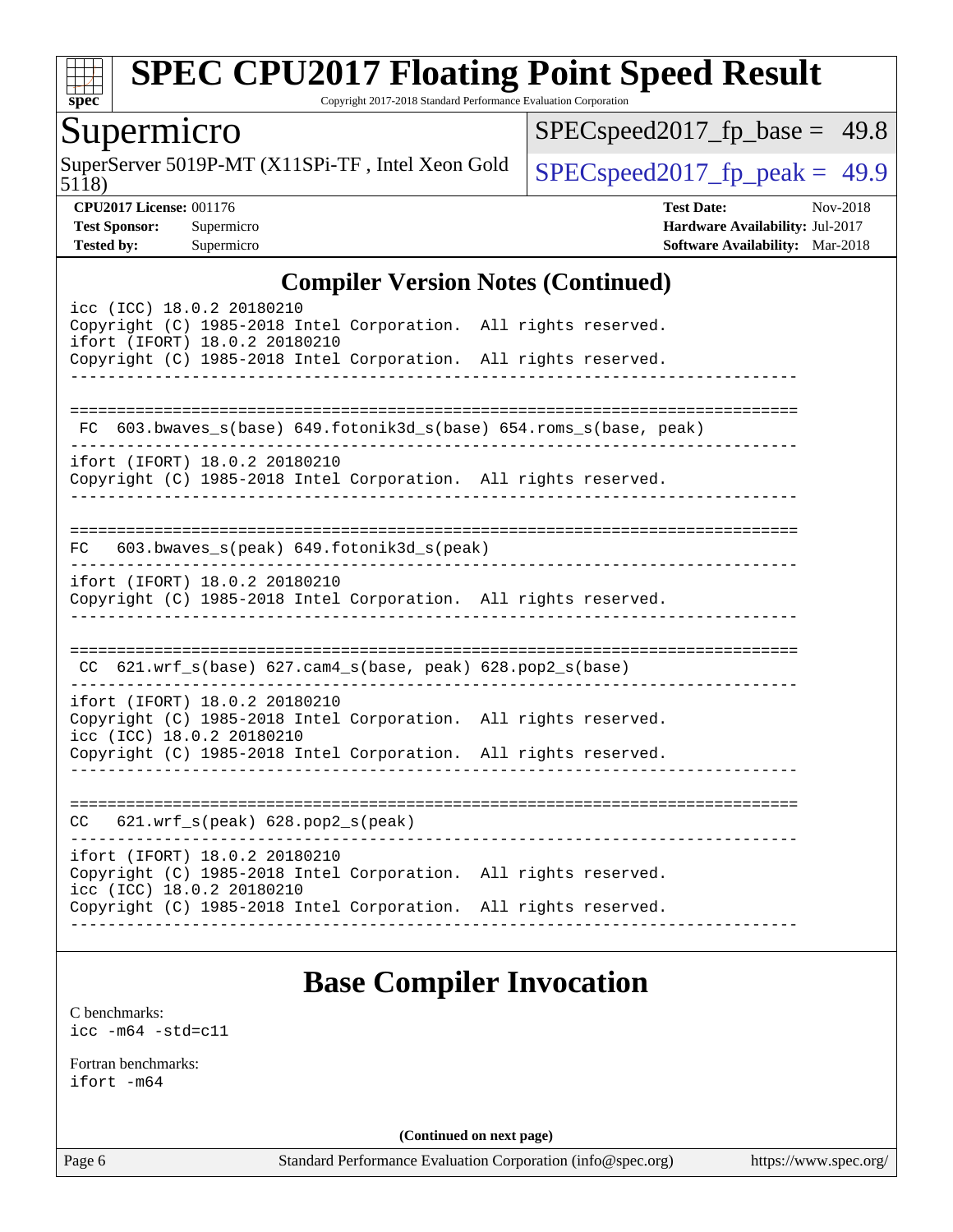

Copyright 2017-2018 Standard Performance Evaluation Corporation

### Supermicro

5118) SuperServer 5019P-MT (X11SPi-TF, Intel Xeon Gold  $\big|$  SPECspeed 2017 fp\_peak = 49.9

 $SPECspeed2017<sub>fp</sub> base = 49.8$ 

**[CPU2017 License:](http://www.spec.org/auto/cpu2017/Docs/result-fields.html#CPU2017License)** 001176 **[Test Date:](http://www.spec.org/auto/cpu2017/Docs/result-fields.html#TestDate)** Nov-2018 **[Test Sponsor:](http://www.spec.org/auto/cpu2017/Docs/result-fields.html#TestSponsor)** Supermicro **[Hardware Availability:](http://www.spec.org/auto/cpu2017/Docs/result-fields.html#HardwareAvailability)** Jul-2017 **[Tested by:](http://www.spec.org/auto/cpu2017/Docs/result-fields.html#Testedby)** Supermicro **[Software Availability:](http://www.spec.org/auto/cpu2017/Docs/result-fields.html#SoftwareAvailability)** Mar-2018

# **[Base Compiler Invocation \(Continued\)](http://www.spec.org/auto/cpu2017/Docs/result-fields.html#BaseCompilerInvocation)**

[Benchmarks using both Fortran and C](http://www.spec.org/auto/cpu2017/Docs/result-fields.html#BenchmarksusingbothFortranandC): [ifort -m64](http://www.spec.org/cpu2017/results/res2018q4/cpu2017-20181112-09650.flags.html#user_CC_FCbase_intel_ifort_64bit_24f2bb282fbaeffd6157abe4f878425411749daecae9a33200eee2bee2fe76f3b89351d69a8130dd5949958ce389cf37ff59a95e7a40d588e8d3a57e0c3fd751) [icc -m64 -std=c11](http://www.spec.org/cpu2017/results/res2018q4/cpu2017-20181112-09650.flags.html#user_CC_FCbase_intel_icc_64bit_c11_33ee0cdaae7deeeab2a9725423ba97205ce30f63b9926c2519791662299b76a0318f32ddfffdc46587804de3178b4f9328c46fa7c2b0cd779d7a61945c91cd35)

[Benchmarks using Fortran, C, and C++:](http://www.spec.org/auto/cpu2017/Docs/result-fields.html#BenchmarksusingFortranCandCXX) [icpc -m64](http://www.spec.org/cpu2017/results/res2018q4/cpu2017-20181112-09650.flags.html#user_CC_CXX_FCbase_intel_icpc_64bit_4ecb2543ae3f1412ef961e0650ca070fec7b7afdcd6ed48761b84423119d1bf6bdf5cad15b44d48e7256388bc77273b966e5eb805aefd121eb22e9299b2ec9d9) [icc -m64 -std=c11](http://www.spec.org/cpu2017/results/res2018q4/cpu2017-20181112-09650.flags.html#user_CC_CXX_FCbase_intel_icc_64bit_c11_33ee0cdaae7deeeab2a9725423ba97205ce30f63b9926c2519791662299b76a0318f32ddfffdc46587804de3178b4f9328c46fa7c2b0cd779d7a61945c91cd35) [ifort -m64](http://www.spec.org/cpu2017/results/res2018q4/cpu2017-20181112-09650.flags.html#user_CC_CXX_FCbase_intel_ifort_64bit_24f2bb282fbaeffd6157abe4f878425411749daecae9a33200eee2bee2fe76f3b89351d69a8130dd5949958ce389cf37ff59a95e7a40d588e8d3a57e0c3fd751)

## **[Base Portability Flags](http://www.spec.org/auto/cpu2017/Docs/result-fields.html#BasePortabilityFlags)**

 603.bwaves\_s: [-DSPEC\\_LP64](http://www.spec.org/cpu2017/results/res2018q4/cpu2017-20181112-09650.flags.html#suite_basePORTABILITY603_bwaves_s_DSPEC_LP64) 607.cactuBSSN\_s: [-DSPEC\\_LP64](http://www.spec.org/cpu2017/results/res2018q4/cpu2017-20181112-09650.flags.html#suite_basePORTABILITY607_cactuBSSN_s_DSPEC_LP64) 619.lbm\_s: [-DSPEC\\_LP64](http://www.spec.org/cpu2017/results/res2018q4/cpu2017-20181112-09650.flags.html#suite_basePORTABILITY619_lbm_s_DSPEC_LP64) 621.wrf\_s: [-DSPEC\\_LP64](http://www.spec.org/cpu2017/results/res2018q4/cpu2017-20181112-09650.flags.html#suite_basePORTABILITY621_wrf_s_DSPEC_LP64) [-DSPEC\\_CASE\\_FLAG](http://www.spec.org/cpu2017/results/res2018q4/cpu2017-20181112-09650.flags.html#b621.wrf_s_baseCPORTABILITY_DSPEC_CASE_FLAG) [-convert big\\_endian](http://www.spec.org/cpu2017/results/res2018q4/cpu2017-20181112-09650.flags.html#user_baseFPORTABILITY621_wrf_s_convert_big_endian_c3194028bc08c63ac5d04de18c48ce6d347e4e562e8892b8bdbdc0214820426deb8554edfa529a3fb25a586e65a3d812c835984020483e7e73212c4d31a38223) 627.cam4\_s: [-DSPEC\\_LP64](http://www.spec.org/cpu2017/results/res2018q4/cpu2017-20181112-09650.flags.html#suite_basePORTABILITY627_cam4_s_DSPEC_LP64) [-DSPEC\\_CASE\\_FLAG](http://www.spec.org/cpu2017/results/res2018q4/cpu2017-20181112-09650.flags.html#b627.cam4_s_baseCPORTABILITY_DSPEC_CASE_FLAG) 628.pop2\_s: [-DSPEC\\_LP64](http://www.spec.org/cpu2017/results/res2018q4/cpu2017-20181112-09650.flags.html#suite_basePORTABILITY628_pop2_s_DSPEC_LP64) [-DSPEC\\_CASE\\_FLAG](http://www.spec.org/cpu2017/results/res2018q4/cpu2017-20181112-09650.flags.html#b628.pop2_s_baseCPORTABILITY_DSPEC_CASE_FLAG) [-convert big\\_endian](http://www.spec.org/cpu2017/results/res2018q4/cpu2017-20181112-09650.flags.html#user_baseFPORTABILITY628_pop2_s_convert_big_endian_c3194028bc08c63ac5d04de18c48ce6d347e4e562e8892b8bdbdc0214820426deb8554edfa529a3fb25a586e65a3d812c835984020483e7e73212c4d31a38223) [-assume byterecl](http://www.spec.org/cpu2017/results/res2018q4/cpu2017-20181112-09650.flags.html#user_baseFPORTABILITY628_pop2_s_assume_byterecl_7e47d18b9513cf18525430bbf0f2177aa9bf368bc7a059c09b2c06a34b53bd3447c950d3f8d6c70e3faf3a05c8557d66a5798b567902e8849adc142926523472) 638.imagick\_s: [-DSPEC\\_LP64](http://www.spec.org/cpu2017/results/res2018q4/cpu2017-20181112-09650.flags.html#suite_basePORTABILITY638_imagick_s_DSPEC_LP64) 644.nab\_s: [-DSPEC\\_LP64](http://www.spec.org/cpu2017/results/res2018q4/cpu2017-20181112-09650.flags.html#suite_basePORTABILITY644_nab_s_DSPEC_LP64) 649.fotonik3d\_s: [-DSPEC\\_LP64](http://www.spec.org/cpu2017/results/res2018q4/cpu2017-20181112-09650.flags.html#suite_basePORTABILITY649_fotonik3d_s_DSPEC_LP64) 654.roms\_s: [-DSPEC\\_LP64](http://www.spec.org/cpu2017/results/res2018q4/cpu2017-20181112-09650.flags.html#suite_basePORTABILITY654_roms_s_DSPEC_LP64)

# **[Base Optimization Flags](http://www.spec.org/auto/cpu2017/Docs/result-fields.html#BaseOptimizationFlags)**

#### [C benchmarks](http://www.spec.org/auto/cpu2017/Docs/result-fields.html#Cbenchmarks):

[-Wl,-z,muldefs](http://www.spec.org/cpu2017/results/res2018q4/cpu2017-20181112-09650.flags.html#user_CCbase_link_force_multiple1_b4cbdb97b34bdee9ceefcfe54f4c8ea74255f0b02a4b23e853cdb0e18eb4525ac79b5a88067c842dd0ee6996c24547a27a4b99331201badda8798ef8a743f577) [-xCORE-AVX512](http://www.spec.org/cpu2017/results/res2018q4/cpu2017-20181112-09650.flags.html#user_CCbase_f-xCORE-AVX512) [-ipo](http://www.spec.org/cpu2017/results/res2018q4/cpu2017-20181112-09650.flags.html#user_CCbase_f-ipo) [-O3](http://www.spec.org/cpu2017/results/res2018q4/cpu2017-20181112-09650.flags.html#user_CCbase_f-O3) [-no-prec-div](http://www.spec.org/cpu2017/results/res2018q4/cpu2017-20181112-09650.flags.html#user_CCbase_f-no-prec-div) [-qopt-prefetch](http://www.spec.org/cpu2017/results/res2018q4/cpu2017-20181112-09650.flags.html#user_CCbase_f-qopt-prefetch) [-ffinite-math-only](http://www.spec.org/cpu2017/results/res2018q4/cpu2017-20181112-09650.flags.html#user_CCbase_f_finite_math_only_cb91587bd2077682c4b38af759c288ed7c732db004271a9512da14a4f8007909a5f1427ecbf1a0fb78ff2a814402c6114ac565ca162485bbcae155b5e4258871) [-qopt-mem-layout-trans=3](http://www.spec.org/cpu2017/results/res2018q4/cpu2017-20181112-09650.flags.html#user_CCbase_f-qopt-mem-layout-trans_de80db37974c74b1f0e20d883f0b675c88c3b01e9d123adea9b28688d64333345fb62bc4a798493513fdb68f60282f9a726aa07f478b2f7113531aecce732043) [-qopenmp](http://www.spec.org/cpu2017/results/res2018q4/cpu2017-20181112-09650.flags.html#user_CCbase_qopenmp_16be0c44f24f464004c6784a7acb94aca937f053568ce72f94b139a11c7c168634a55f6653758ddd83bcf7b8463e8028bb0b48b77bcddc6b78d5d95bb1df2967) [-DSPEC\\_OPENMP](http://www.spec.org/cpu2017/results/res2018q4/cpu2017-20181112-09650.flags.html#suite_CCbase_DSPEC_OPENMP) [-L/usr/local/je5.0.1-64/lib](http://www.spec.org/cpu2017/results/res2018q4/cpu2017-20181112-09650.flags.html#user_CCbase_jemalloc_link_path64_4b10a636b7bce113509b17f3bd0d6226c5fb2346b9178c2d0232c14f04ab830f976640479e5c33dc2bcbbdad86ecfb6634cbbd4418746f06f368b512fced5394) [-ljemalloc](http://www.spec.org/cpu2017/results/res2018q4/cpu2017-20181112-09650.flags.html#user_CCbase_jemalloc_link_lib_d1249b907c500fa1c0672f44f562e3d0f79738ae9e3c4a9c376d49f265a04b9c99b167ecedbf6711b3085be911c67ff61f150a17b3472be731631ba4d0471706)

[Fortran benchmarks](http://www.spec.org/auto/cpu2017/Docs/result-fields.html#Fortranbenchmarks):

[-Wl,-z,muldefs](http://www.spec.org/cpu2017/results/res2018q4/cpu2017-20181112-09650.flags.html#user_FCbase_link_force_multiple1_b4cbdb97b34bdee9ceefcfe54f4c8ea74255f0b02a4b23e853cdb0e18eb4525ac79b5a88067c842dd0ee6996c24547a27a4b99331201badda8798ef8a743f577) [-DSPEC\\_OPENMP](http://www.spec.org/cpu2017/results/res2018q4/cpu2017-20181112-09650.flags.html#suite_FCbase_DSPEC_OPENMP) [-xCORE-AVX512](http://www.spec.org/cpu2017/results/res2018q4/cpu2017-20181112-09650.flags.html#user_FCbase_f-xCORE-AVX512) [-ipo](http://www.spec.org/cpu2017/results/res2018q4/cpu2017-20181112-09650.flags.html#user_FCbase_f-ipo) [-O3](http://www.spec.org/cpu2017/results/res2018q4/cpu2017-20181112-09650.flags.html#user_FCbase_f-O3) [-no-prec-div](http://www.spec.org/cpu2017/results/res2018q4/cpu2017-20181112-09650.flags.html#user_FCbase_f-no-prec-div) [-qopt-prefetch](http://www.spec.org/cpu2017/results/res2018q4/cpu2017-20181112-09650.flags.html#user_FCbase_f-qopt-prefetch) [-ffinite-math-only](http://www.spec.org/cpu2017/results/res2018q4/cpu2017-20181112-09650.flags.html#user_FCbase_f_finite_math_only_cb91587bd2077682c4b38af759c288ed7c732db004271a9512da14a4f8007909a5f1427ecbf1a0fb78ff2a814402c6114ac565ca162485bbcae155b5e4258871) [-qopt-mem-layout-trans=3](http://www.spec.org/cpu2017/results/res2018q4/cpu2017-20181112-09650.flags.html#user_FCbase_f-qopt-mem-layout-trans_de80db37974c74b1f0e20d883f0b675c88c3b01e9d123adea9b28688d64333345fb62bc4a798493513fdb68f60282f9a726aa07f478b2f7113531aecce732043) [-qopenmp](http://www.spec.org/cpu2017/results/res2018q4/cpu2017-20181112-09650.flags.html#user_FCbase_qopenmp_16be0c44f24f464004c6784a7acb94aca937f053568ce72f94b139a11c7c168634a55f6653758ddd83bcf7b8463e8028bb0b48b77bcddc6b78d5d95bb1df2967) [-nostandard-realloc-lhs](http://www.spec.org/cpu2017/results/res2018q4/cpu2017-20181112-09650.flags.html#user_FCbase_f_2003_std_realloc_82b4557e90729c0f113870c07e44d33d6f5a304b4f63d4c15d2d0f1fab99f5daaed73bdb9275d9ae411527f28b936061aa8b9c8f2d63842963b95c9dd6426b8a) [-L/usr/local/je5.0.1-64/lib](http://www.spec.org/cpu2017/results/res2018q4/cpu2017-20181112-09650.flags.html#user_FCbase_jemalloc_link_path64_4b10a636b7bce113509b17f3bd0d6226c5fb2346b9178c2d0232c14f04ab830f976640479e5c33dc2bcbbdad86ecfb6634cbbd4418746f06f368b512fced5394) [-ljemalloc](http://www.spec.org/cpu2017/results/res2018q4/cpu2017-20181112-09650.flags.html#user_FCbase_jemalloc_link_lib_d1249b907c500fa1c0672f44f562e3d0f79738ae9e3c4a9c376d49f265a04b9c99b167ecedbf6711b3085be911c67ff61f150a17b3472be731631ba4d0471706)

[Benchmarks using both Fortran and C](http://www.spec.org/auto/cpu2017/Docs/result-fields.html#BenchmarksusingbothFortranandC):

[-Wl,-z,muldefs](http://www.spec.org/cpu2017/results/res2018q4/cpu2017-20181112-09650.flags.html#user_CC_FCbase_link_force_multiple1_b4cbdb97b34bdee9ceefcfe54f4c8ea74255f0b02a4b23e853cdb0e18eb4525ac79b5a88067c842dd0ee6996c24547a27a4b99331201badda8798ef8a743f577) [-xCORE-AVX512](http://www.spec.org/cpu2017/results/res2018q4/cpu2017-20181112-09650.flags.html#user_CC_FCbase_f-xCORE-AVX512) [-ipo](http://www.spec.org/cpu2017/results/res2018q4/cpu2017-20181112-09650.flags.html#user_CC_FCbase_f-ipo) [-O3](http://www.spec.org/cpu2017/results/res2018q4/cpu2017-20181112-09650.flags.html#user_CC_FCbase_f-O3) [-no-prec-div](http://www.spec.org/cpu2017/results/res2018q4/cpu2017-20181112-09650.flags.html#user_CC_FCbase_f-no-prec-div) [-qopt-prefetch](http://www.spec.org/cpu2017/results/res2018q4/cpu2017-20181112-09650.flags.html#user_CC_FCbase_f-qopt-prefetch) [-ffinite-math-only](http://www.spec.org/cpu2017/results/res2018q4/cpu2017-20181112-09650.flags.html#user_CC_FCbase_f_finite_math_only_cb91587bd2077682c4b38af759c288ed7c732db004271a9512da14a4f8007909a5f1427ecbf1a0fb78ff2a814402c6114ac565ca162485bbcae155b5e4258871) [-qopt-mem-layout-trans=3](http://www.spec.org/cpu2017/results/res2018q4/cpu2017-20181112-09650.flags.html#user_CC_FCbase_f-qopt-mem-layout-trans_de80db37974c74b1f0e20d883f0b675c88c3b01e9d123adea9b28688d64333345fb62bc4a798493513fdb68f60282f9a726aa07f478b2f7113531aecce732043) [-qopenmp](http://www.spec.org/cpu2017/results/res2018q4/cpu2017-20181112-09650.flags.html#user_CC_FCbase_qopenmp_16be0c44f24f464004c6784a7acb94aca937f053568ce72f94b139a11c7c168634a55f6653758ddd83bcf7b8463e8028bb0b48b77bcddc6b78d5d95bb1df2967) [-DSPEC\\_OPENMP](http://www.spec.org/cpu2017/results/res2018q4/cpu2017-20181112-09650.flags.html#suite_CC_FCbase_DSPEC_OPENMP) [-nostandard-realloc-lhs](http://www.spec.org/cpu2017/results/res2018q4/cpu2017-20181112-09650.flags.html#user_CC_FCbase_f_2003_std_realloc_82b4557e90729c0f113870c07e44d33d6f5a304b4f63d4c15d2d0f1fab99f5daaed73bdb9275d9ae411527f28b936061aa8b9c8f2d63842963b95c9dd6426b8a) [-L/usr/local/je5.0.1-64/lib](http://www.spec.org/cpu2017/results/res2018q4/cpu2017-20181112-09650.flags.html#user_CC_FCbase_jemalloc_link_path64_4b10a636b7bce113509b17f3bd0d6226c5fb2346b9178c2d0232c14f04ab830f976640479e5c33dc2bcbbdad86ecfb6634cbbd4418746f06f368b512fced5394) [-ljemalloc](http://www.spec.org/cpu2017/results/res2018q4/cpu2017-20181112-09650.flags.html#user_CC_FCbase_jemalloc_link_lib_d1249b907c500fa1c0672f44f562e3d0f79738ae9e3c4a9c376d49f265a04b9c99b167ecedbf6711b3085be911c67ff61f150a17b3472be731631ba4d0471706)

#### [Benchmarks using Fortran, C, and C++:](http://www.spec.org/auto/cpu2017/Docs/result-fields.html#BenchmarksusingFortranCandCXX)

```
-Wl,-z,muldefs -xCORE-AVX512 -ipo -O3 -no-prec-div -qopt-prefetch
-ffinite-math-only -qopt-mem-layout-trans=3 -qopenmp -DSPEC_OPENMP
-nostandard-realloc-lhs -L/usr/local/je5.0.1-64/lib -ljemalloc
```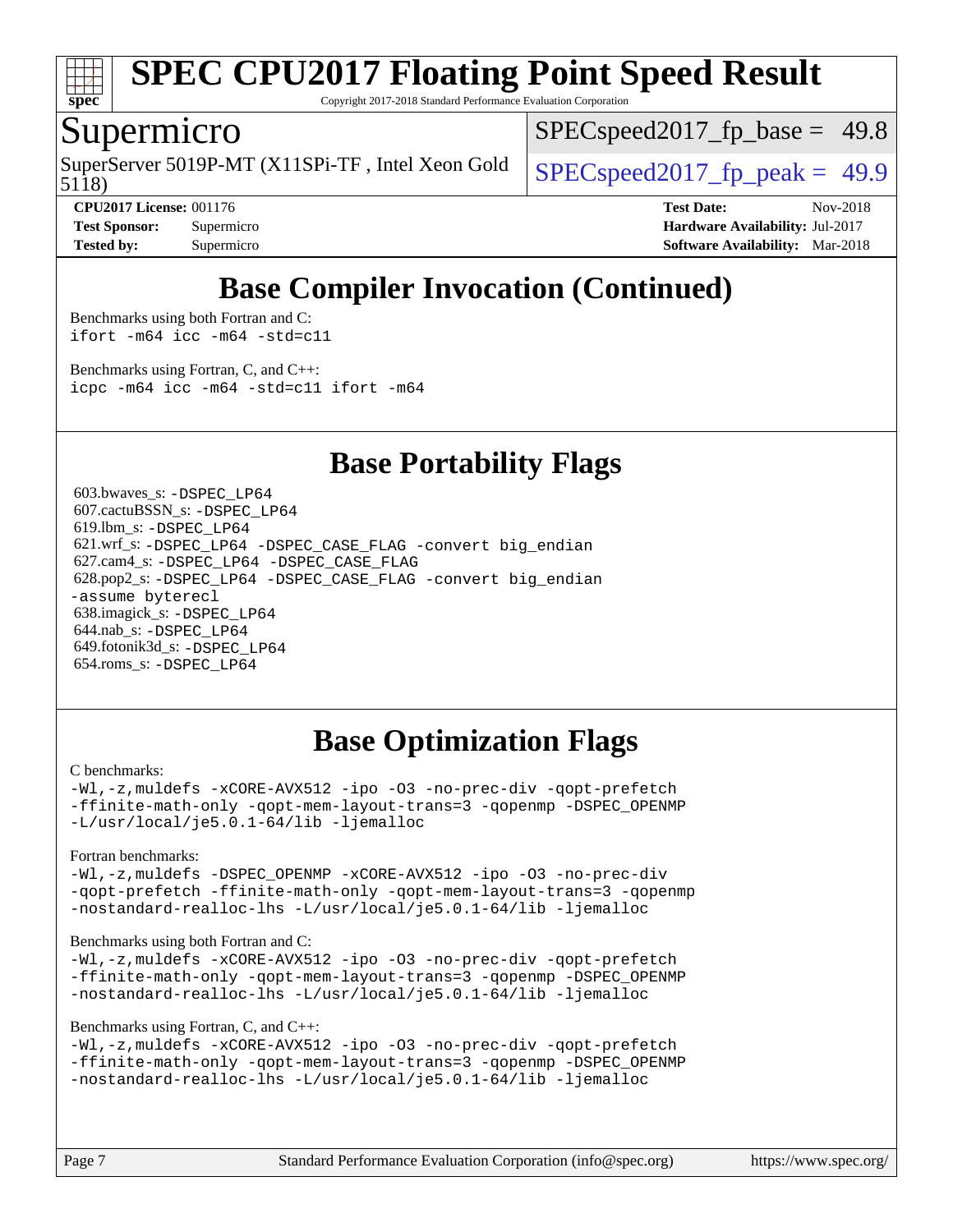

Copyright 2017-2018 Standard Performance Evaluation Corporation

### Supermicro

5118) SuperServer 5019P-MT (X11SPi-TF, Intel Xeon Gold  $\big|$  SPECspeed 2017 fp\_peak = 49.9

 $SPECspeed2017<sub>fp</sub> base = 49.8$ 

**[CPU2017 License:](http://www.spec.org/auto/cpu2017/Docs/result-fields.html#CPU2017License)** 001176 **[Test Date:](http://www.spec.org/auto/cpu2017/Docs/result-fields.html#TestDate)** Nov-2018 **[Test Sponsor:](http://www.spec.org/auto/cpu2017/Docs/result-fields.html#TestSponsor)** Supermicro **[Hardware Availability:](http://www.spec.org/auto/cpu2017/Docs/result-fields.html#HardwareAvailability)** Jul-2017 **[Tested by:](http://www.spec.org/auto/cpu2017/Docs/result-fields.html#Testedby)** Supermicro **[Software Availability:](http://www.spec.org/auto/cpu2017/Docs/result-fields.html#SoftwareAvailability)** Mar-2018

# **[Peak Compiler Invocation](http://www.spec.org/auto/cpu2017/Docs/result-fields.html#PeakCompilerInvocation)**

[C benchmarks](http://www.spec.org/auto/cpu2017/Docs/result-fields.html#Cbenchmarks): [icc -m64 -std=c11](http://www.spec.org/cpu2017/results/res2018q4/cpu2017-20181112-09650.flags.html#user_CCpeak_intel_icc_64bit_c11_33ee0cdaae7deeeab2a9725423ba97205ce30f63b9926c2519791662299b76a0318f32ddfffdc46587804de3178b4f9328c46fa7c2b0cd779d7a61945c91cd35)

[Fortran benchmarks:](http://www.spec.org/auto/cpu2017/Docs/result-fields.html#Fortranbenchmarks) [ifort -m64](http://www.spec.org/cpu2017/results/res2018q4/cpu2017-20181112-09650.flags.html#user_FCpeak_intel_ifort_64bit_24f2bb282fbaeffd6157abe4f878425411749daecae9a33200eee2bee2fe76f3b89351d69a8130dd5949958ce389cf37ff59a95e7a40d588e8d3a57e0c3fd751)

[Benchmarks using both Fortran and C](http://www.spec.org/auto/cpu2017/Docs/result-fields.html#BenchmarksusingbothFortranandC): [ifort -m64](http://www.spec.org/cpu2017/results/res2018q4/cpu2017-20181112-09650.flags.html#user_CC_FCpeak_intel_ifort_64bit_24f2bb282fbaeffd6157abe4f878425411749daecae9a33200eee2bee2fe76f3b89351d69a8130dd5949958ce389cf37ff59a95e7a40d588e8d3a57e0c3fd751) [icc -m64 -std=c11](http://www.spec.org/cpu2017/results/res2018q4/cpu2017-20181112-09650.flags.html#user_CC_FCpeak_intel_icc_64bit_c11_33ee0cdaae7deeeab2a9725423ba97205ce30f63b9926c2519791662299b76a0318f32ddfffdc46587804de3178b4f9328c46fa7c2b0cd779d7a61945c91cd35)

[Benchmarks using Fortran, C, and C++](http://www.spec.org/auto/cpu2017/Docs/result-fields.html#BenchmarksusingFortranCandCXX): [icpc -m64](http://www.spec.org/cpu2017/results/res2018q4/cpu2017-20181112-09650.flags.html#user_CC_CXX_FCpeak_intel_icpc_64bit_4ecb2543ae3f1412ef961e0650ca070fec7b7afdcd6ed48761b84423119d1bf6bdf5cad15b44d48e7256388bc77273b966e5eb805aefd121eb22e9299b2ec9d9) [icc -m64 -std=c11](http://www.spec.org/cpu2017/results/res2018q4/cpu2017-20181112-09650.flags.html#user_CC_CXX_FCpeak_intel_icc_64bit_c11_33ee0cdaae7deeeab2a9725423ba97205ce30f63b9926c2519791662299b76a0318f32ddfffdc46587804de3178b4f9328c46fa7c2b0cd779d7a61945c91cd35) [ifort -m64](http://www.spec.org/cpu2017/results/res2018q4/cpu2017-20181112-09650.flags.html#user_CC_CXX_FCpeak_intel_ifort_64bit_24f2bb282fbaeffd6157abe4f878425411749daecae9a33200eee2bee2fe76f3b89351d69a8130dd5949958ce389cf37ff59a95e7a40d588e8d3a57e0c3fd751)

# **[Peak Portability Flags](http://www.spec.org/auto/cpu2017/Docs/result-fields.html#PeakPortabilityFlags)**

Same as Base Portability Flags

# **[Peak Optimization Flags](http://www.spec.org/auto/cpu2017/Docs/result-fields.html#PeakOptimizationFlags)**

[C benchmarks](http://www.spec.org/auto/cpu2017/Docs/result-fields.html#Cbenchmarks):

619.lbm\_s: basepeak = yes

638.imagick\_s: basepeak = yes

 $644.nab$ <sub>S</sub>: basepeak = yes

[Fortran benchmarks](http://www.spec.org/auto/cpu2017/Docs/result-fields.html#Fortranbenchmarks):

603.bwaves\_s: basepeak = yes

 649.fotonik3d\_s: [-prof-gen](http://www.spec.org/cpu2017/results/res2018q4/cpu2017-20181112-09650.flags.html#user_peakPASS1_FFLAGSPASS1_LDFLAGS649_fotonik3d_s_prof_gen_5aa4926d6013ddb2a31985c654b3eb18169fc0c6952a63635c234f711e6e63dd76e94ad52365559451ec499a2cdb89e4dc58ba4c67ef54ca681ffbe1461d6b36)(pass 1) [-prof-use](http://www.spec.org/cpu2017/results/res2018q4/cpu2017-20181112-09650.flags.html#user_peakPASS2_FFLAGSPASS2_LDFLAGS649_fotonik3d_s_prof_use_1a21ceae95f36a2b53c25747139a6c16ca95bd9def2a207b4f0849963b97e94f5260e30a0c64f4bb623698870e679ca08317ef8150905d41bd88c6f78df73f19)(pass 2) [-DSPEC\\_SUPPRESS\\_OPENMP](http://www.spec.org/cpu2017/results/res2018q4/cpu2017-20181112-09650.flags.html#suite_peakPASS1_FOPTIMIZE649_fotonik3d_s_DSPEC_SUPPRESS_OPENMP) [-DSPEC\\_OPENMP](http://www.spec.org/cpu2017/results/res2018q4/cpu2017-20181112-09650.flags.html#suite_peakPASS2_FOPTIMIZE649_fotonik3d_s_DSPEC_OPENMP) [-O2](http://www.spec.org/cpu2017/results/res2018q4/cpu2017-20181112-09650.flags.html#user_peakPASS1_FOPTIMIZE649_fotonik3d_s_f-O2) [-xCORE-AVX512](http://www.spec.org/cpu2017/results/res2018q4/cpu2017-20181112-09650.flags.html#user_peakPASS2_FOPTIMIZE649_fotonik3d_s_f-xCORE-AVX512) [-qopt-prefetch](http://www.spec.org/cpu2017/results/res2018q4/cpu2017-20181112-09650.flags.html#user_peakPASS1_FOPTIMIZEPASS2_FOPTIMIZE649_fotonik3d_s_f-qopt-prefetch) [-ipo](http://www.spec.org/cpu2017/results/res2018q4/cpu2017-20181112-09650.flags.html#user_peakPASS2_FOPTIMIZE649_fotonik3d_s_f-ipo) [-O3](http://www.spec.org/cpu2017/results/res2018q4/cpu2017-20181112-09650.flags.html#user_peakPASS2_FOPTIMIZE649_fotonik3d_s_f-O3) [-ffinite-math-only](http://www.spec.org/cpu2017/results/res2018q4/cpu2017-20181112-09650.flags.html#user_peakPASS1_FOPTIMIZEPASS2_FOPTIMIZE649_fotonik3d_s_f_finite_math_only_cb91587bd2077682c4b38af759c288ed7c732db004271a9512da14a4f8007909a5f1427ecbf1a0fb78ff2a814402c6114ac565ca162485bbcae155b5e4258871) [-no-prec-div](http://www.spec.org/cpu2017/results/res2018q4/cpu2017-20181112-09650.flags.html#user_peakPASS2_FOPTIMIZE649_fotonik3d_s_f-no-prec-div) [-qopt-mem-layout-trans=3](http://www.spec.org/cpu2017/results/res2018q4/cpu2017-20181112-09650.flags.html#user_peakPASS1_FOPTIMIZEPASS2_FOPTIMIZE649_fotonik3d_s_f-qopt-mem-layout-trans_de80db37974c74b1f0e20d883f0b675c88c3b01e9d123adea9b28688d64333345fb62bc4a798493513fdb68f60282f9a726aa07f478b2f7113531aecce732043) [-qopenmp](http://www.spec.org/cpu2017/results/res2018q4/cpu2017-20181112-09650.flags.html#user_peakPASS2_FOPTIMIZE649_fotonik3d_s_qopenmp_16be0c44f24f464004c6784a7acb94aca937f053568ce72f94b139a11c7c168634a55f6653758ddd83bcf7b8463e8028bb0b48b77bcddc6b78d5d95bb1df2967) [-nostandard-realloc-lhs](http://www.spec.org/cpu2017/results/res2018q4/cpu2017-20181112-09650.flags.html#user_peakEXTRA_FOPTIMIZE649_fotonik3d_s_f_2003_std_realloc_82b4557e90729c0f113870c07e44d33d6f5a304b4f63d4c15d2d0f1fab99f5daaed73bdb9275d9ae411527f28b936061aa8b9c8f2d63842963b95c9dd6426b8a)

 654.roms\_s: [-DSPEC\\_OPENMP](http://www.spec.org/cpu2017/results/res2018q4/cpu2017-20181112-09650.flags.html#suite_peakFOPTIMIZE654_roms_s_DSPEC_OPENMP) [-xCORE-AVX512](http://www.spec.org/cpu2017/results/res2018q4/cpu2017-20181112-09650.flags.html#user_peakFOPTIMIZE654_roms_s_f-xCORE-AVX512) [-ipo](http://www.spec.org/cpu2017/results/res2018q4/cpu2017-20181112-09650.flags.html#user_peakFOPTIMIZE654_roms_s_f-ipo) [-O3](http://www.spec.org/cpu2017/results/res2018q4/cpu2017-20181112-09650.flags.html#user_peakFOPTIMIZE654_roms_s_f-O3) [-no-prec-div](http://www.spec.org/cpu2017/results/res2018q4/cpu2017-20181112-09650.flags.html#user_peakFOPTIMIZE654_roms_s_f-no-prec-div) [-qopt-prefetch](http://www.spec.org/cpu2017/results/res2018q4/cpu2017-20181112-09650.flags.html#user_peakFOPTIMIZE654_roms_s_f-qopt-prefetch) [-ffinite-math-only](http://www.spec.org/cpu2017/results/res2018q4/cpu2017-20181112-09650.flags.html#user_peakFOPTIMIZE654_roms_s_f_finite_math_only_cb91587bd2077682c4b38af759c288ed7c732db004271a9512da14a4f8007909a5f1427ecbf1a0fb78ff2a814402c6114ac565ca162485bbcae155b5e4258871) [-qopt-mem-layout-trans=3](http://www.spec.org/cpu2017/results/res2018q4/cpu2017-20181112-09650.flags.html#user_peakFOPTIMIZE654_roms_s_f-qopt-mem-layout-trans_de80db37974c74b1f0e20d883f0b675c88c3b01e9d123adea9b28688d64333345fb62bc4a798493513fdb68f60282f9a726aa07f478b2f7113531aecce732043) [-qopenmp](http://www.spec.org/cpu2017/results/res2018q4/cpu2017-20181112-09650.flags.html#user_peakFOPTIMIZE654_roms_s_qopenmp_16be0c44f24f464004c6784a7acb94aca937f053568ce72f94b139a11c7c168634a55f6653758ddd83bcf7b8463e8028bb0b48b77bcddc6b78d5d95bb1df2967) [-nostandard-realloc-lhs](http://www.spec.org/cpu2017/results/res2018q4/cpu2017-20181112-09650.flags.html#user_peakEXTRA_FOPTIMIZE654_roms_s_f_2003_std_realloc_82b4557e90729c0f113870c07e44d33d6f5a304b4f63d4c15d2d0f1fab99f5daaed73bdb9275d9ae411527f28b936061aa8b9c8f2d63842963b95c9dd6426b8a)

[Benchmarks using both Fortran and C](http://www.spec.org/auto/cpu2017/Docs/result-fields.html#BenchmarksusingbothFortranandC):

**(Continued on next page)**